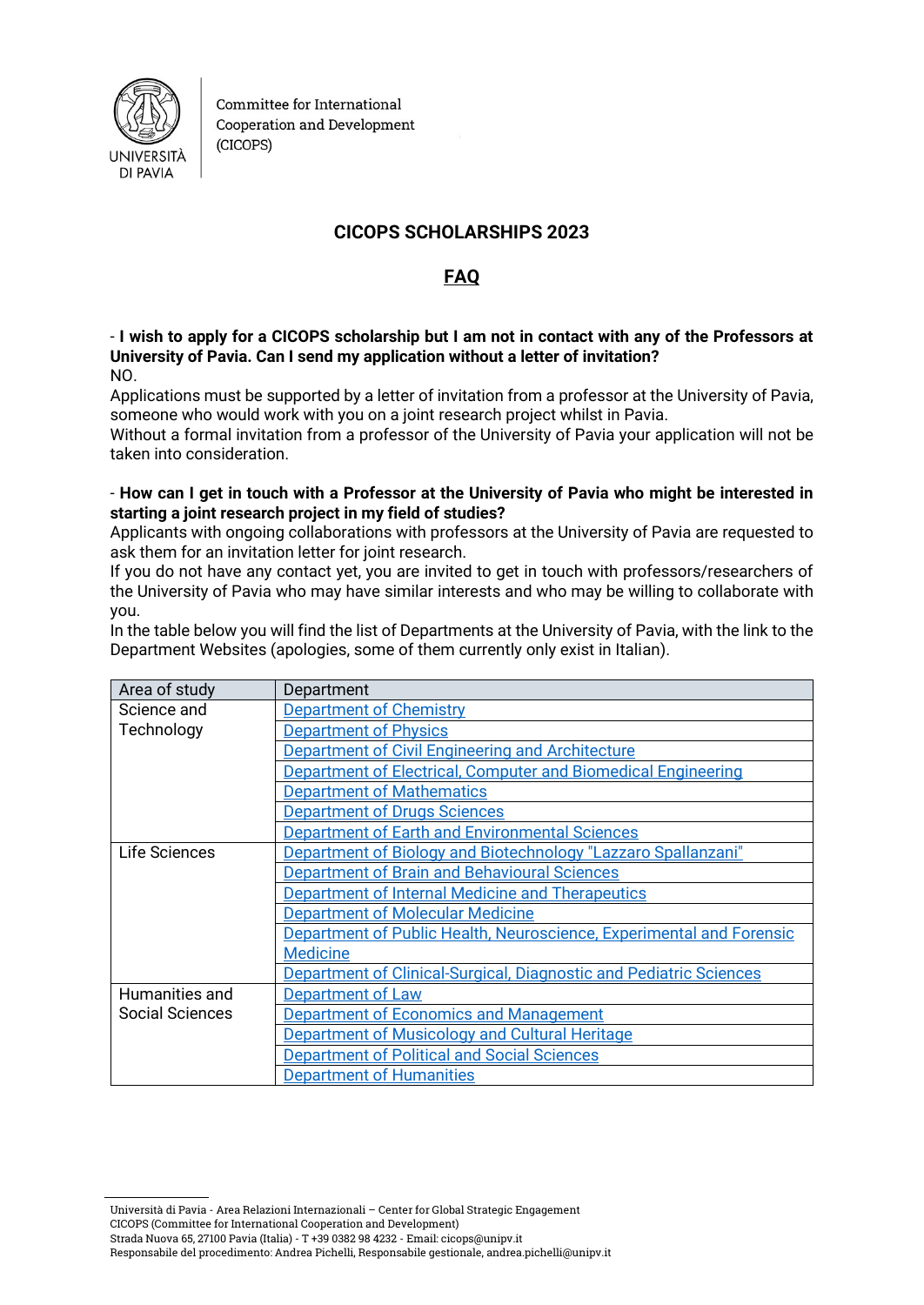

Committee for International Cooperation and Development (CICOPS)

#### - **I wrote to some professors but I have not received answer, how can I put forward my candidacy for a CICOPS scholarship?**

If you have not received a single answer from a professor at the University of Pavia, please let us know and we will send you a research proposal form to be filled out and sent back to CICOPS (email: [cicops@unipv.it\)](mailto:cicops@unipv.it).

We will evaluate the proposals we receive and, in case of congruence of your research project with a research activity carried out at the University of Pavia, we will send your proposal to the relevant Department.

Please, be aware that we can only try to put you in touch with a professor but we cannot guarantee that you will receive a positive response.

## - **I have received two invitation letters from two different professors at the University of Pavia, can I send in two applications?**

NO.

Each applicant can only send in one candidacy for a CICOPS scholarship.

#### - **I am a PhD Student and I still have yet to graduate. Can I apply for a CICOPS scholarship?**

If you are still a PhD student, you can only apply for a CICOPS scholarship if you are institutionally engaged by a University or Institution on a regular basis.

## - **I am enrolled/I will be enrolled in a Doctorate Course (PhD) or in a Postgraduate Course at an Italian University. Can I apply for a CICOPS scholarship in order to finance part of my period of studies?**

NO.

CICOPS scholarships are reserved for research collaborations in the short term (from 4 to 12 weeks) in order to encourage the mobility of researchers from developing countries and cannot be awarded in the case of doctoral studies or enrolment in a Postgraduate course at an Italian University.

#### - **I have already received a CICOPS scholarship in the past and I would like to propose a second candidature for 2023, is this possible?**

It is permitted to present a further candidature, but considering the high number of applications we receive each year, we will give priority to researchers who are submitting their application for the first time.

### - **The CICOPS call says that priority will be given to applicants employed by Universities/Institutions linked to the University of Pavia with a pre-existing Cooperation Agreement. How can I know if my Institution has an agreement with the University of Pavia?**

You can find the list of International Collaborations at the University of Pavia on the following page: *<https://internazionale.unipv.eu/en/accordi-internazionali/>*

PDF document:

*[https://internazionale.unipv.eu/wp-content/uploads/2021/10/International-cooperation](https://internazionale.unipv.eu/wp-content/uploads/2021/10/International-cooperation-agreements-UNIPV_13.10.2021.pdf)[agreements-UNIPV\\_13.10.2021.pdf](https://internazionale.unipv.eu/wp-content/uploads/2021/10/International-cooperation-agreements-UNIPV_13.10.2021.pdf)*

## - **I have sent an email of enquiry but I did not receive answer. Why is this?**

Due to the high number of questions received by email, only those which cannot be answered by reading the call for applications and the FAQ with great care will receive a reply.

Responsabile del procedimento: Andrea Pichelli, Responsabile gestionale, andrea.pichelli@unipv.it

Strada Nuova 65, 27100 Pavia (Italia) - T +39 0382 98 4232 - Email: cicops@unipv.it